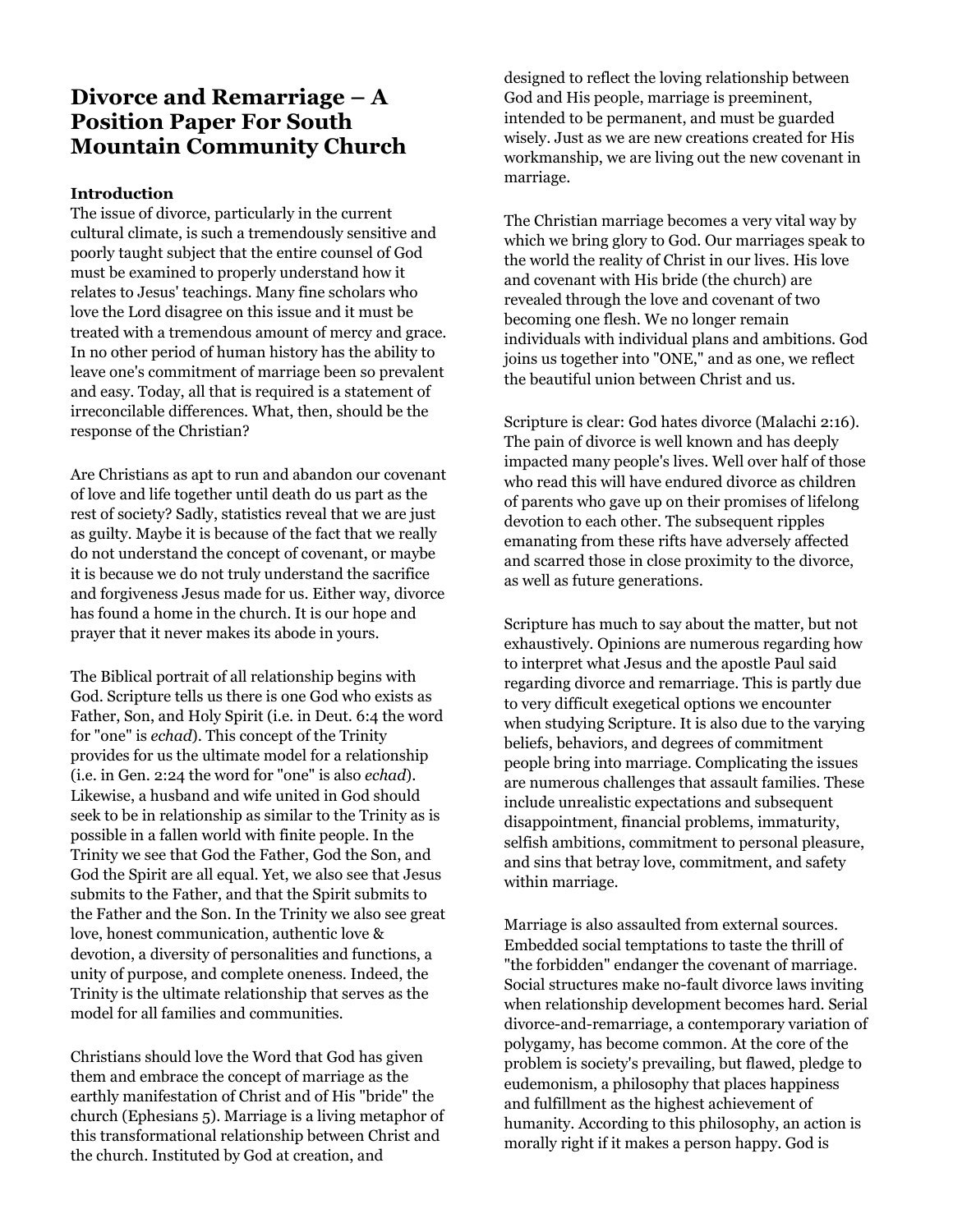expected to agree with and serve this goal or be abandoned.

It must be the commitment of all who wrestle with these issues to follow Scripture wherever it goes. We must live and enjoy life within the expectations God designed. This fully acknowledges that we live in a fallen world in which broken covenants, betrayals, and enormous harm are inflicted without apparent justice being served.

The pastors and elders of South Mountain Community Church have struggled long and hard with these issues in order to faithfully represent the will of God. This document is an attempt to clearly present our consensus.

#### *What do we know for certain about marriage?*

- 1. **God created marriage** when He created Eve from Adam (Genesis 2:22-23). Following the story of her creation, Eve is immediately declared Adam's wife (Genesis 2:25).
- 2. **God designed marriage to be a permanent union** that is not to be broken (Matthew 19:4-6). The two became "one flesh," through sexual union, resulting in a singular, unique relationship. Since God ratifies the marriage, no one is to separate the marriage.
- 3. **Marriage is a covenant**, which is comprised of a man and a woman declaring their devotion to each other, stipulating commitments, and binding themselves to one another through solemn vows. Witnesses ratify and officially record the event. Anniversaries are celebrated to revisit the covenant. Although similar to a contract in many respects, a covenant has higher obligations since the parties enter into it agreeing with God that it is to be a lifelong, loyal union to which He (God) is witness (Malachi 2:14; Ecclesiastes 5:4).
- 4. **A husband must provide.** A biblical marriage partnership is one in which the husband commits to providing materially and emotionally to ensure his wife's and children's well-being (Exodus 21:10; Ephesians 5:28-29; 1 Timothy 5:8).
- 5. **A husband is accountable** for his family's well-being and conduct. Along with the husband's requirement to provide comes his responsibility for his family. When family members do wrong, he is responsible to correct and assure it is made right. When events endanger the family or members of the family, he is responsible to defend and prudently steer his family to a right outcome. Adam did neither. He stood silent while Eve

inhaled the pox of death from the serpent's breath and in doing so condemned all generations that followed (Genesis 3:1-6). God called for Adam, not Eve, as the primary agent of responsibility for the family (Genesis 3:8-11). This is called headship. Headship is being the primary agent of responsibility, whom God will ultimately call to give an account. This God-given role of headship, and the wisdom attained from the fear of God (Proverbs 1:7), create the motivation for a man to manage his home responsibly (1 Timothy 3:4; 1 Peter 3:7).

- 6. **God hates divorce:** God made no provision for severing a marriage relationship. God is opposed to divorce (Malachi 2:16). God hates divorce unequivocally.
- 7. **Death ends the marriage covenant:** The death of a spouse terminates the marriage covenant (Romans 7:1-3; 1 Corinthians 7:39).

#### *Does South Mountain Community Church honor cohabitation relationships as marriages?*

No. When a couple cohabitates for the purpose of avoiding taxes or other obligations common to married people, we would regard the relationship as sinful and illegitimate (Romans 13:1-3). All responsibilities toward the partner, children, and government are regarded as obligations to be honored. We would urge the couple to marry, to seal their relationship within covenant, to honor God, and obey the civil authorities.

Men and women commonly cohabit with one another claiming that living together is more honest because a marriage license is merely a "piece of paper" that trivializes their love. The unspoken reality is that lifelong commitment to each other is not necessarily expected or desired. In this type of arrangement, children conceived in these relationships are forced to live and adapt to an environment deeply embedded with "self-ism." Though they are not told overtly, implied in the structure is a built-in exit plan. Legacy, inheritance, and family lineage are not cherished. Questions hang over the arrangement: Is it a marriage with moral and covenantal obligations or is it a mutual agreement to be used and then discarded when the going gets tough?

#### *What constitutes the legitimate ending of a marriage?* Introduction:

Jesus rejected the "any cause" divorce that was common in his day (taught by the Hillelite Rabbis). But, he defended the true meaning of Deuteronomy 24:1. And there is one other surprising thing he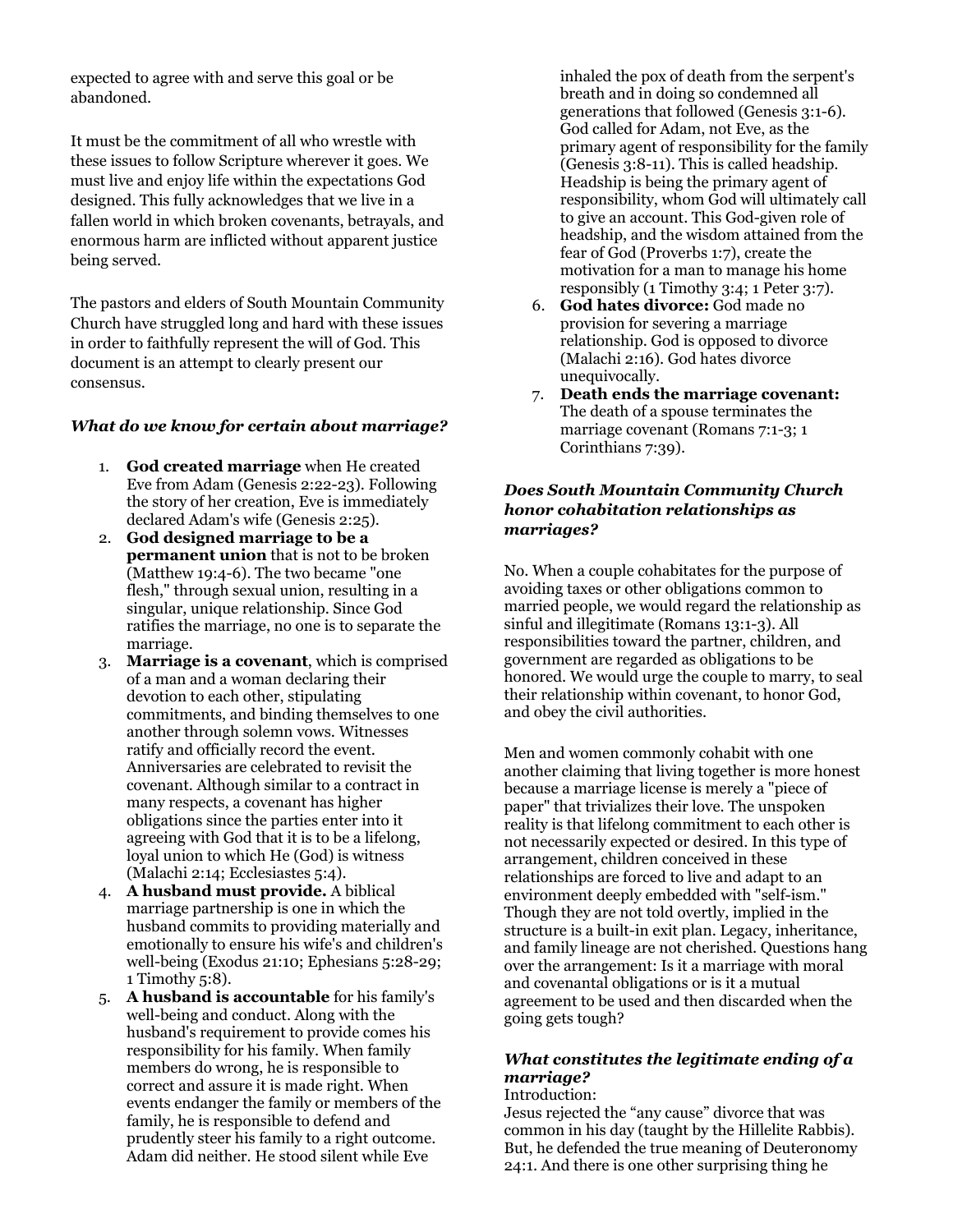didn't reject: Jesus didn't reject the *other* ground for divorce in the Old Testament, which all Jews accepted.

 Although the church forgot the other cause for divorce, every Jew in Jesus' day knew about Exodus 21:10-11, which allowed divorce for neglect. Before rabbis introduced the "any cause" divorce, this was probably the most common type. Exodus says that everyone, even a slave wife, had three rights within marriage – the rights to food, clothing, and love. If these were neglected, the wronged spouse had the right to seek freedom from that marriage. Even women could, and did, get divorces for neglect – though the man still had to write out the divorce certificate. Rabbis said he had to do it voluntarily, so if he resisted, the courts had him beaten till he volunteered!

 These three rights became the basis of Jewish marriage vows- we find them listed in marriage certificates discovered near the Dead Sea. In later Jewish and Christian marriages, the language became more formal, such "love, honor, and keep." These vows, together with a vow of sexual faithfulness, have always been the basis for marriage. Thus, the vows we make when we marry correspond directly to the biblical grounds for divorce.

 The three provisions of food, clothing, and love were understood literally by the Jews. The wife had to cook and sew, while the husband provided food and materials, or money. They both had to provide the emotional support of marital love, though they could abstain from sex for short periods. Paul taught the same thing. He said that married couples owed each other love (1 Cor. 7:3-5) and material support (1 Cor. 7:33-34). He didn't say that neglect of these rights was the basis of divorce because he didn't need to – it was stated on the marriage certificate. Anyone who was neglected, in terms of emotional support or physical support, could legally claim a divorce.

 Divorce for neglect included divorce for abuse, because this was extreme neglect. There was no question about that end of the spectrum of neglect, but what about the other end? What about abandonment, which was merely a kind of passive neglect? This was an uncertain matter, so Paul deals with it. He says to all believers that they may not abandon their partners, and if they have done so, they should return (1 Cor. 7:10-11). In the case of someone who is abandoned by an unbeliever – someone who won't obey the command to return – he says that the abandoned person is "on longer bound."

 Anyone in first-century Palestine reading this phrase would think immediately of the wording at the end of all Jewish, and most Roman, divorced certificates: "You are free to marry anyone you wish."

 Putting all this together gives us a clear and consistent set of rules for divorce and remarriage. Divorce is only allowed for a limited number of grounds that are found in the Old Testament and affirmed in the New Testament:

- Adultery
- Emotional and Physical neglect
- Abandonment and abuse

Jewish couples listed these biblical grounds for divorce in their marriage vows. We reiterate them as love, honor, and keep, and be faithful to each other. When these vows were broken, it threatened to break up the marriage. As in a broken contract, the wronged party had the right to say, "I forgive you; let's carry on," or, "I can't go on, because this marriage is broken."

Therefore, while divorce should never happen, God allows it (and subsequent remarriage) when your partner breaks the marriage vows.

Biblical reasons for divorce:

- 1. **The death of a spouse:** (1 Corinthians 7:39; Romans 7:2-4).
- 2. **Adultery:** Under the old covenant, death was the means of ending an adulterous relationship (Deuteronomy 22:22). Luther and Calvin both considered the civil authority in Europe unbiblical in its refusal to exercise the biblical civil mandate that adultery was a capital crime. Therefore, Luther taught that the guilty adulterer or adulteress was as good as dead, so the innocent party was free to remarry.

We at South Mountain Community Church are bound by civil authority, which does not regard adultery as a capital offense. However, it should be sobering to us all to recognize the serious civil obligation God put Israel under on the matter. Adultery is a grievous sin and a profoundly serious matter. We agree with Jesus that adultery can be a reason for divorce, and also agree with him that "hardness of heart" is the real reason.

- 3. **Abandonment from the Non-Christian Spouse:** In the event that a non-Christian chooses to divorce their Christian spouse, the Christian is free to remarry in due course after the divorce is final. The Christian should not initiate divorcing a non-Christian, but should live graciously with their spouse to quietly represent Christ with an infectious demeanor, kindness, generosity, and service (1 Corinthians 7:15).
- 4. **Failure to love, honor, and cherish.** Unrepented sin that abuses the marriage mandate to love, honor, and cherish your spouse. See introduction. These behaviors include abuse, abandonment (ex: no interest in keeping the marriage covenant because of drug addiction, alcohol addiction, etc.). NOTE: this is in the case of unrepented sin.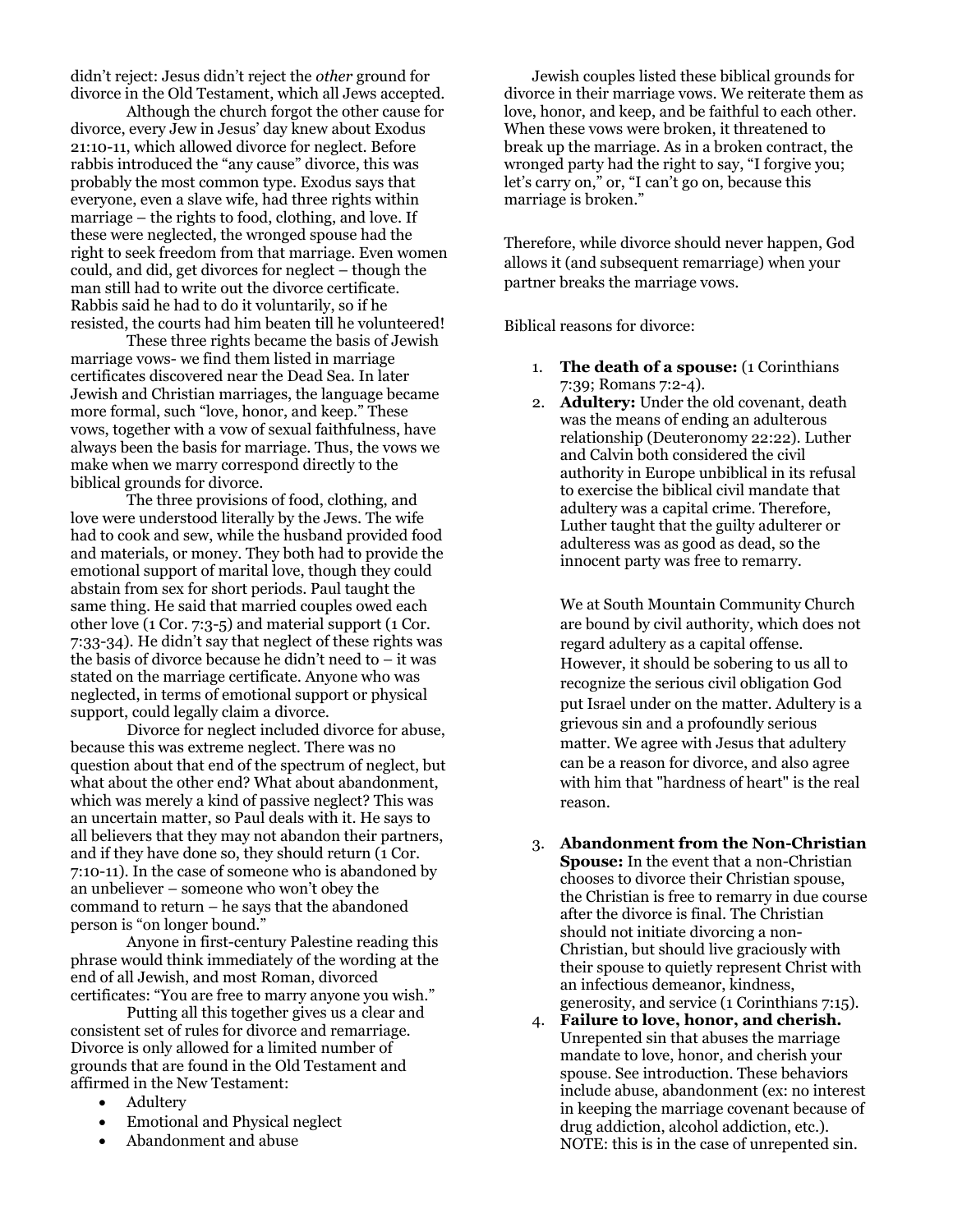SMCC will help couples work toward reconciliation through repentance.

#### *What is the root sin?*

1. **Adultery committed by a spouse:** Adultery breaks faith, trust, and fidelity with the spouse to whom it was promised. Adultery, in absolute defiance of the Lord Jesus, places another person between the "one flesh" relationship, thereby causing division in that union. Adultery demeans, shames, and abandons the other for selfish gain. Adultery, by definition, selfishly hates the other and loves the forbidden.

Adultery can be a legitimate reason for seeking divorce by the betrayed husband or wife. However, reconciliation is the goal if the betraying spouse is repentant. Repentance means not only an abandonment of the cause of betrayal, but a turning toward one's partner with a new level of devotion and practice that improves the relationship. It is not a return to status quo. Reconciliation means to re-enter the relationship in such a way that both partners are changed and the marriage is richer and more resilient. Divorce is only the result of hardness of heart. Jesus left the identity of the one with a hard heart ambiguous, since it could be the betrayer or the betrayed, or even both (Matthew 19:8; Mark 10:5).

- 2. **Wide range of sexual sins (***porneia***):** Much debate is generated over this word (Matthew 5:32; 19:9). It is used in combination with moicheia (Matthew 5:32), which some consider to be a literary device to emphasize adultery. Others take the words to speak of two categories of sin.
	- o *Moicheia* [moichao / moicei÷a]: to have romantic or sexual relations with a married man or woman not one's lawful spouse (adultery).
	- o *Porneia* [*porneia* / pornei÷a]: illicit sexual intercourse, adultery, fornication (sexual activity before marriage), homosexuality, lesbianism, intercourse with animals, incest.

We take the position that sexual deviancy in a broad range of sexual activity constitutes immorality (*porneia*), which is a violation of the covenant of marriage (Proverbs 2:16-17). It is a betrayal of one's spouse and of God's witness and ratification of the marriage.

3. **Treachery or treasonous betrayal:** Marriage is entered with promises, sincerity, and assurances of safety, loyalty, and longevity until death terminates the marriage. Vows are given to be loyal to one's spouse through hardship (including financial trouble, relocation, social danger, physical and emotional sickness). Promises are made to nurture and build relationship, rather than allow marital disintegration through years of accommodation, lazy performance, self-seeking, and neglect.

Treachery is a breach of covenant that evaporates all "one-fleshness." Adultery and immorality violate the person and the covenant, since another person has come between and before the sole position of the spouse. God stands as witness and ultimate defender of the weak and innocent. Thus God says, "Because the LORD has been a witness between you and the wife of your youth, against whom you have dealt treacherously, though she is your companion and your wife by covenant...let no one deal treacherously against the wife of your youth. 'For I hate divorce,' says the LORD, the God of Israel" (Malachi 2:14-16, NASB).

In this biblical context God has withheld blessing because of Israel's immorality and adulterous behavior, and God's curse, not blessing, is on the betrayer as long as he will not repent.

4. **Hardness of heart:** Moses allowed divorce as concession to the hardness of heart in men and women. Hardness of heart violates two primary relationships simultaneously: relationship with the spouse and relationship with God. It is impossible to betray one's spouse and be rightly related to God at the same time (Matthew 19:8).

#### *What will the elders of South Mountain Community Church do if my Christian spouse insists on divorcing me?*

If a Christian initiates divorce, the elders will begin church discipline. An immediate intervention will be initiated to investigate the grievances and begin a mitigation process and counseling to bring about repentance, forgiveness, and reconciliation (Mark 10:11-12; Romans 7:2-3; 1 Corinthians 7:10-11, 27).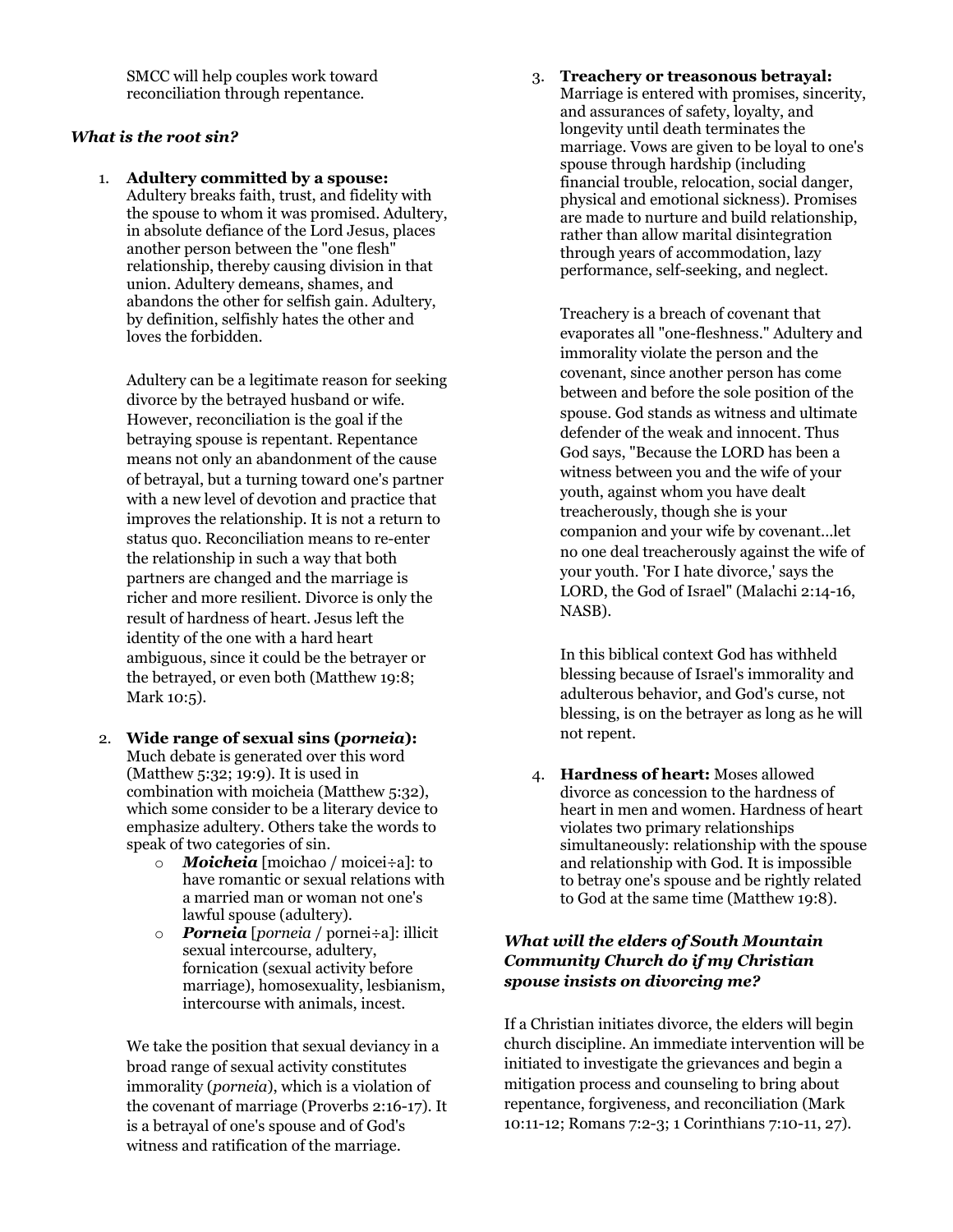#### *Does this mean women must endure abusive relationships?*

No. Abuse is never tolerable in marriage or against family members, especially children or the elderly. Abuse is sinful violence and must be treated as such. Those being harmed must be removed from the environment that endangers them so they can know and experience safety. At the least, it means separation for a period of time, so that measured progress can be achieved by the violent partner. A "no tolerance of future harm" stance must be clearly understood and consistently demonstrated by the violent partner for reunion to occur.

At the worst, if trust is not recoverable, the harmed spouse must be respected to determine if they can or will reenter the relationship again.

Scripture does not address abuse as a legitimate reason for divorce. This issue becomes a judgment call on the part of the elders.

Domestic violence which is physical in nature will not be tolerated. Even though difficult to determine or measure, verbal or emotional abuse is also gravely harmful and always damaging. Emotional abuse will not tolerated by South Mountain Community Church.

We submit to the State of Utah regarding domestic violence and sexual abuse of children, the infirm, or the elderly.

Each constitutes a severe breach of the marriage covenant which may end a marriage because of hardness of heart, thus SMCC leadership will encourage repentance and reconciliation.

## *Am I required to take back my spouse after they have committed adultery?*

Whenever possible, reconciliation is the primary motivation behind our actions toward those who have done great harm to us (1 Corinthians 7:11). Jesus says, "You have heard that it was said, 'Love your neighbor and hate your enemy.' But I tell you: Love your enemies and pray for those who persecute you, that you may be sons of your father in heaven" (Matthew 5:43-45).

How does one do this in practice? Doing good to the offending spouse will mean praying for God to deeply cut the offender to the bone of their resistance, so that there is no more opposition to change. Reconciliation

is not simply entering into relationship again as though nothing happened (Luke 17:3). It is not entrusting yourself to a betrayer who is likely to betray again. And it is not melting before whatever display of apology the betrayer can muster. Repentance is deep, life-changing remorse by the betrayer in the face of their depravity. It is the betrayer coming to the end of themselves and authentically turning toward those harmed to be permanently oriented toward blessing, not harming or neglecting, them.

Repentance is not simply an apology; in fact, an apology is merely an admission that one has been caught, want to be "let off the hook." Confession, not apology, is required (James 5:16). Confession spells out the offense in full.

Repentance is a well-considered path of measurable change that is demonstrated over time. As transformation is seen and confirmed, trust is regained. Restitution, where possible, is completed and reconciliation is begun with a better level of honesty, trust, and intimacy than existed before.

Repentance abandons all forms of violence (physical, which includes restraint, and standing in doorways; verbal, which is shouting, threats, demeaning ridiculing words; emotional, which can be subtle or over manipulation, and withholding.) It is a requirement on the part of the victim to forgive the offender when this authentic, long-lasting repentance is seen (Colossians 3:13).

If, however, there is no repentance, then there is no requirement to live together in the marriage (1 Cor. 7:10-11). The temptation, though, is to give up prematurely. It is to lose hope that the restoration could occur sometime in the future. Other times it is more sinister. It is being hardened by resentment and wanting to make the other person pay.

# *Can I remarry if my spouse dies?*

Yes. The marriage covenant ends with the death of one's husband or wife. You are free to marry (1 Corinthians 7:39).

#### *Can I remarry after divorcing an adulterer?*

This is the most disputed issue on the topic of divorce and remarriage. On the face of it, Jesus and the apostle Paul made no allowance for remarriage.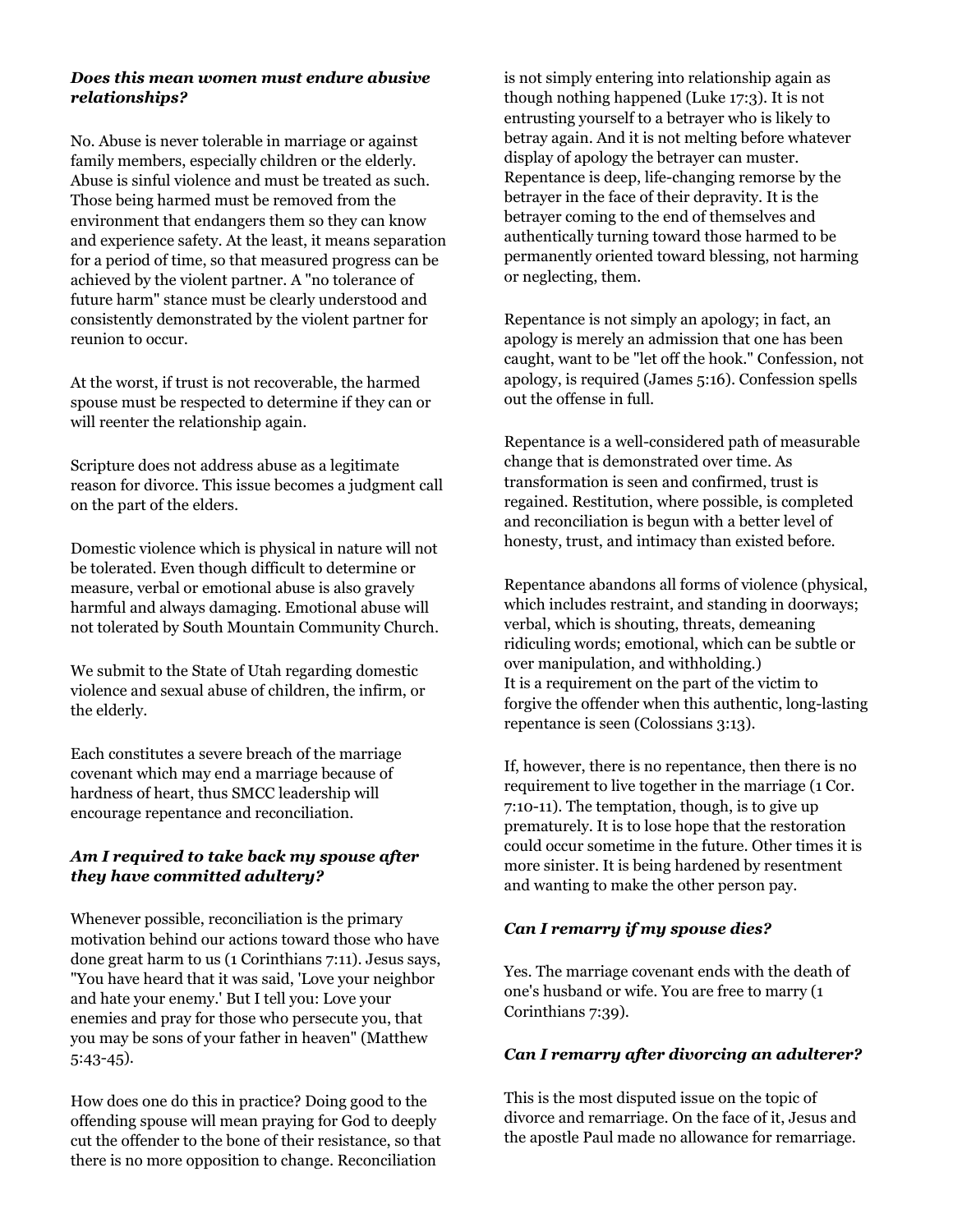- "It has been said, 'Anyone who divorces his wife must give her a certificate of divorce.' But I tell you that anyone who divorces his wife, except for marital unfaithfulness, causes her to become an adulteress, and anyone who marries the divorced woman commits adultery." (Matthew 5:31- 32)
- "I tell you that anyone who divorces his wife, except for marital unfaithfulness, and marries another woman commits adultery." (Matthew 19:9)
- He answered, "Anyone who divorces his wife and marries another woman commits adultery against her. And if she divorces her husband and marries another man, she commits adultery." (Mark 10:11-12)
- "Anyone who divorces his wife and marries another woman commits adultery, and the man who marries a divorced woman commits adultery." (Luke 16:18)
- To the married I give this command (not I, but the Lord): A wife must not separate from her husband. But if she does, she must remain unmarried or else be reconciled to her husband. And a husband must not divorce his wife. (1 Corinthians 7:10-11)

These statements by Jesus and Paul set the parameters for remarriage.

- 1. Jesus restricts the grounds for divorce to *moicheia* (adultery) or *porneia* (a broader net of sexual misconduct). Jesus speaks to the husband directly. If the husband is divorcing his wife, he is to give her a certificate of divorce, so she can remarry, rather than punish her by keeping her in a state of unsupported marriage. Jesus, in Luke 16:19, states that though an adulterous woman is given a certificate of divorce making it possible for her to remarry, the man who marries her commits adultery. The consequence of sexual sin is grave and not resolvable for the offending spouse, outside the mercy, forgiveness, and grace of the other spouse. Hardness of heart will demand punishment. Mercy and grace will work toward authentic repentance and restoration.
- 2. The innocent party of a divorce due to adultery may remarry. Remarriage after one has been betrayed by an adulterous spouse does not constitute adultery. The person marrying a previously married spouse who was the victim of an adulterous person also does not constitute adultery. This is implied but not specifically proscribed in Matthew 19:9. Scripture is clear: marriage is a covenant relationship that should not be broken even under extreme circumstances of betrayal such as adultery. It should be restored through repentance, forgiveness, and reconciliation.

Paul instructed members of the Corinthian church who separated from their spouses to remain unmarried, so reconciliation could occur. Reconciliation is the priority (1 Corinthians 7:10).

- 3. A believer who remarries after a non-Christian spouse divorces the believing spouse constitutes a legitimate marriage (1 Corinthians 7:15).
- 4. If divorce occurs before a person has surrendered his or her life to Christ, and an appropriate effort to restore the marriage has been undertaken without favorable results, remarriage is appropriate, so long as the believer marries a Christian.

## *Does this mean the innocent party should remain single indefinitely?*

It means they should remain single for as long as every effort is applied to reconcile with their husband or wife. Though divorce and remarriage is intensely personal, the counsel and objectivity available through consultation with SMCC leaders will greatly increase the likelihood of avoiding impulsiveness (Proverbs 15:22; Hebrews 13:17).

# *If the offending spouse remarries, is there any obligation for me to remain single?*

This is a matter of conscience as no further option is available to restore the marriage. Remarriage to a former husband or wife who since the divorce has been married to another person is clearly forbidden (Deuteronomy 24:3-4). In this case the innocent party would be free to remarry, provided that resentments and relational issues are resolved so they are not carried forward into the new marriage.

## *Are there other justifications for remarriage?*

Jesus made it clear that marrying an adulterer or adulteress constitutes adultery. This means the one who is guilty of breaking faith and violating the covenant of marriage is committing himself or herself to a life of singleness. It is implicit that the innocent party may remarry, but the offender may not (Mark 10:10-12; Luke 16:18).

The leaders take a conservative stance on remarriage, which we believe agrees with Jesus. This means that the primary thrust of any effort is to bring about repentance in the offender, restoration of relationship, forgiveness by the offended, and mutual reconciliation of the marriage.